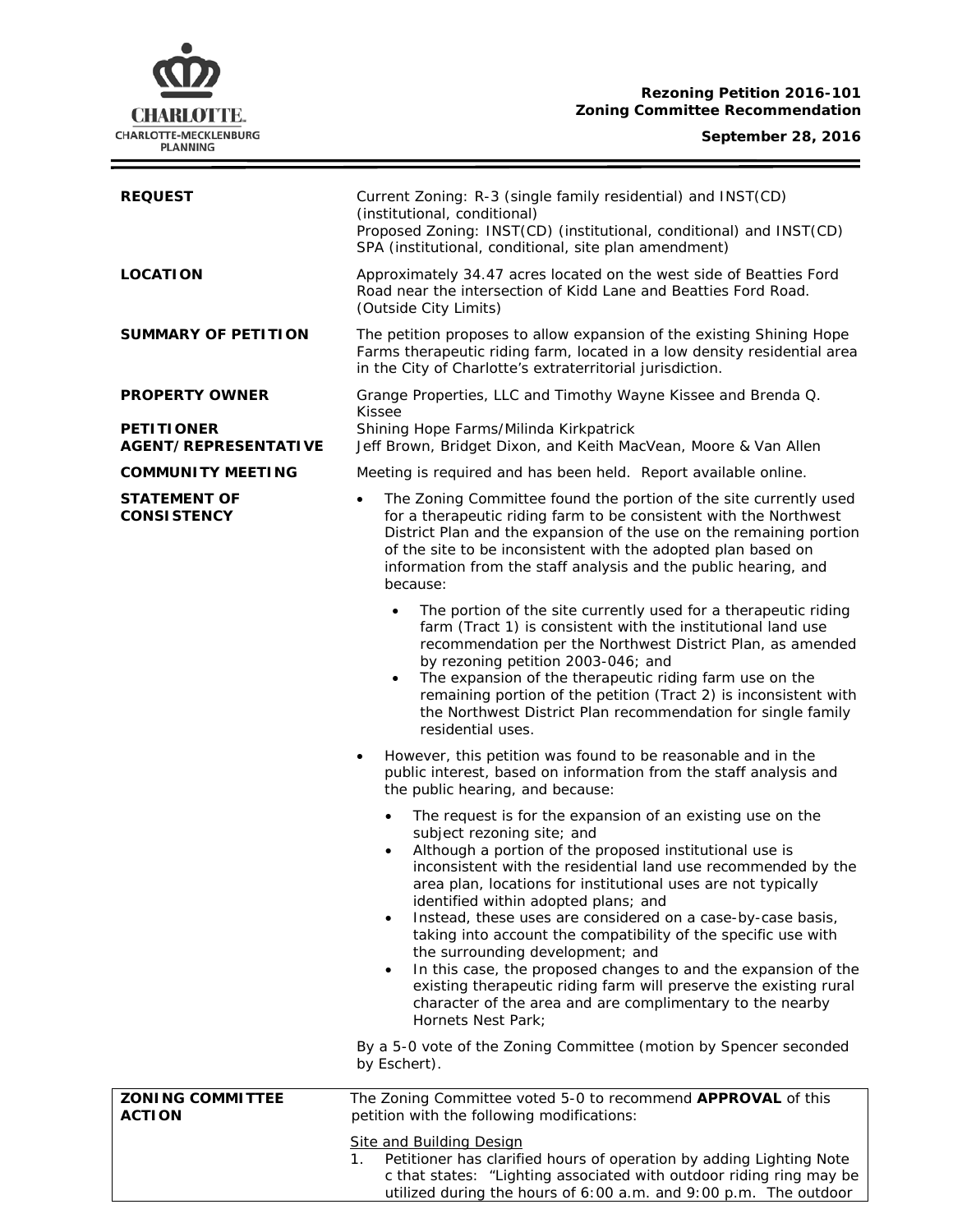|                                              | lighting may also be used beyond these hours when required to<br>administer to livestock located on the Site (e.g. to attend to sick<br>horses)."<br>Petitioner has added Permitted Uses and Development Area<br>2.<br>Limitation Note 2b that states: "The existing residential structure<br>on tract $#2$ may be used as a caretaker's residence or for any<br>other use associated with the therapeutic riding farm and allowed<br>on the Site."                                                                                                                                                                                                                                                                                                                                          |
|----------------------------------------------|----------------------------------------------------------------------------------------------------------------------------------------------------------------------------------------------------------------------------------------------------------------------------------------------------------------------------------------------------------------------------------------------------------------------------------------------------------------------------------------------------------------------------------------------------------------------------------------------------------------------------------------------------------------------------------------------------------------------------------------------------------------------------------------------|
| <b>VOTE</b>                                  | Motion/Second:<br>Spencer / Eschert<br>Yeas:<br>Eschert, Labovitz, Majeed, Spencer and Wiggins<br><b>None</b><br>Nays:<br>Absent:<br>Watkins<br>Recused:<br>Lathrop                                                                                                                                                                                                                                                                                                                                                                                                                                                                                                                                                                                                                          |
| <b>ZONING COMMITTEE</b><br><b>DISCUSSION</b> | Staff presented this item to the Committee, noting that the petitioner<br>had addressed the outstanding issues pertaining to hours of operation<br>and the proposed uses on Tract 2. Staff also noted that the existing<br>facility is consistent with the Northwest District Plan, and Tract 2 is<br>inconsistent with the adopted plan.                                                                                                                                                                                                                                                                                                                                                                                                                                                    |
|                                              | A Committee member inquired about the impacts of the lighting on<br>abutting residential properties. The Committee suspended the rules to<br>allow Mr. Keith MacVean, agent, to respond that there is language on<br>the site plan that states lighting will be fully capped and directed<br>downward and away from neighboring properties. Committee<br>members also inquired about the hours of operation, indicating that<br>9:00 p.m. is rather late for persons with disabilities to be riding horses<br>outside. Ms. Linda Kirkpatrick, the operator of the facility, responded<br>that the later hours allow staff to be able to finish barn work and<br>address other issues that are unable to be handled during regular<br>hours. There was no further discussion of this request. |
| <b>STAFF OPINION</b>                         | Staff agrees with the recommendation of the Zoning Committee.                                                                                                                                                                                                                                                                                                                                                                                                                                                                                                                                                                                                                                                                                                                                |

#### **FINAL STAFF ANALYSIS (Pre-Hearing Analysis online at [www.rezoning.org\)](http://www.rezoning.org/)**

#### **PLANNING STAFF REVIEW**

#### • **Proposed Request Details**

The site plan accompanying this petition contains the following provisions:

- Proposes to expand an existing therapeutic riding farm located on Tract 1 to permit the following uses (but are not limited to): hippotherapy (the use of horseback riding as a therapeutic or rehabilitative treatment); caretakers residence; animal interaction; farming; hay production; forestry; volunteer events such as but not limited to clean up days, corporate work days and training; summer camps for participants of the therapeutic farm; riding clinics/lessons; and gardening.
- Adds approximately 12 acres (Tract 2) to the existing therapeutic farm site (Tract 1). Tract 2 is currently developed with an existing house to remain and a pond. The site plan indicates that the existing residential structure on Tract 2 may be used as a caretaker's residence or for any other use associated with the therapeutic riding farm and allowed on the Site.
- Notes that lighting associated with the outdoor riding ring may be utilized between the hours of 6:00 a.m. and 9:00 p.m. The outdoor lighting may also be used beyond these hours when required to administer to livestock located on the Site (e.g. to attend to sick horses).
- Proposes the following improvements and structures on Tract 1:
	- Horse/pony barn;
	- Parking lot and parking area adjacent to the existing stable/indoor riding arena;
	- Vehicular access drive with gate;
	- Grooming station;
	- Shavings shed;
	- Grass arena;
	- Covered equipment storage to be connected to existing stable/indoor riding arena; and
	- Horse run-in.
- Conveys an easement, equal to 100-foot SWIM (Surface Water Improvement Program) buffer